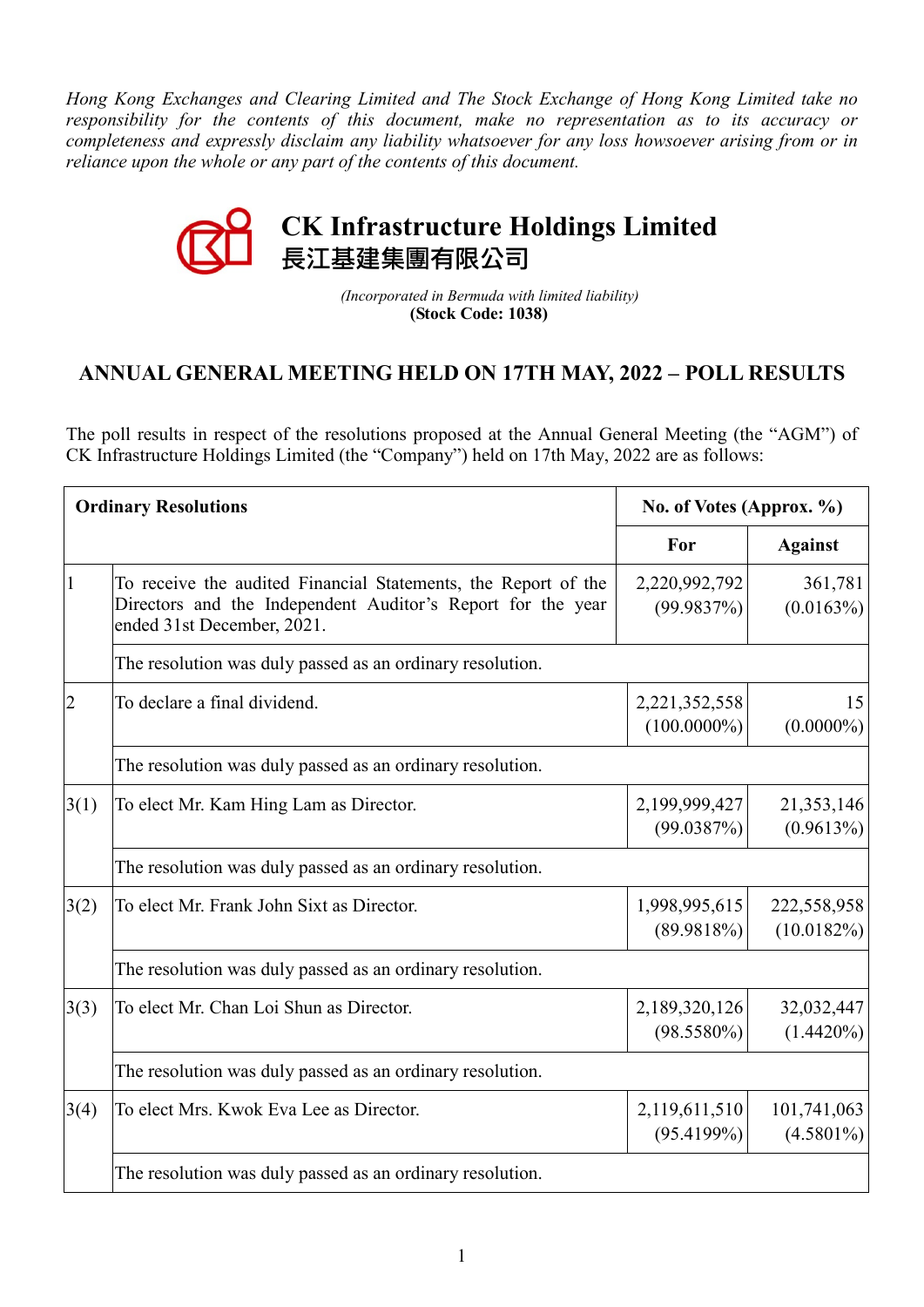| 3(5)           | To elect Mr. Lan Hong Tsung, David as Director.                                                                                                                         | 2,116,771,881<br>$(95.2920\%)$ | 104,580,692<br>$(4.7080\%)$ |  |
|----------------|-------------------------------------------------------------------------------------------------------------------------------------------------------------------------|--------------------------------|-----------------------------|--|
|                | The resolution was duly passed as an ordinary resolution.                                                                                                               |                                |                             |  |
| 3(6)           | To elect Mr. George Colin Magnus as Director.                                                                                                                           | 2,104,578,747<br>$(94.7431\%)$ | 116,773,826<br>(5.2569%)    |  |
|                | The resolution was duly passed as an ordinary resolution.                                                                                                               |                                |                             |  |
| $\overline{4}$ | To appoint Messrs. Deloitte Touche Tohmatsu as Auditor and<br>authorise the Directors to fix their remuneration.                                                        | 2, 205, 293, 164<br>(99.2770%) | 16,059,409<br>$(0.7230\%)$  |  |
|                | The resolution was duly passed as an ordinary resolution.                                                                                                               |                                |                             |  |
| 5(1)           | Ordinary Resolution No. 5(1) of the Notice of Annual General<br>Meeting<br>(To give a general mandate to the Directors to issue additional<br>shares of the Company). # | 2,217,115,946<br>(99.8093%)    | 4,236,627<br>$(0.1907\%)$   |  |
|                | The resolution was duly passed as an ordinary resolution.                                                                                                               |                                |                             |  |
| 5(2)           | Ordinary Resolution No. 5(2) of the Notice of Annual General<br>Meeting<br>(To give a general mandate to the Directors to buy back shares of<br>the Company). $#$       | 2,221,204,277<br>$(99.9933\%)$ | 148,296<br>(0.0067%)        |  |
|                | The resolution was duly passed as an ordinary resolution.                                                                                                               |                                |                             |  |

*# The full text of Resolution No. 5 is set out in the Notice of AGM.*

As at the date of the AGM, the issued share capital of the Company was 2,519,610,945 ordinary shares of HK\$1.00 each (the "Shares"), being the total number of Shares entitling the holders thereof (the "Shareholders") to attend and vote for or against all the resolutions proposed at the AGM. There were no Shares entitling the Shareholders to attend and abstain from voting in favour pursuant to Rule 13.40 of the Rules Governing the Listing of Securities on The Stock Exchange of Hong Kong Limited (the "Listing Rules"). There were no Shareholders that are required under the Listing Rules to abstain from voting. All directors of the Company attended the AGM.